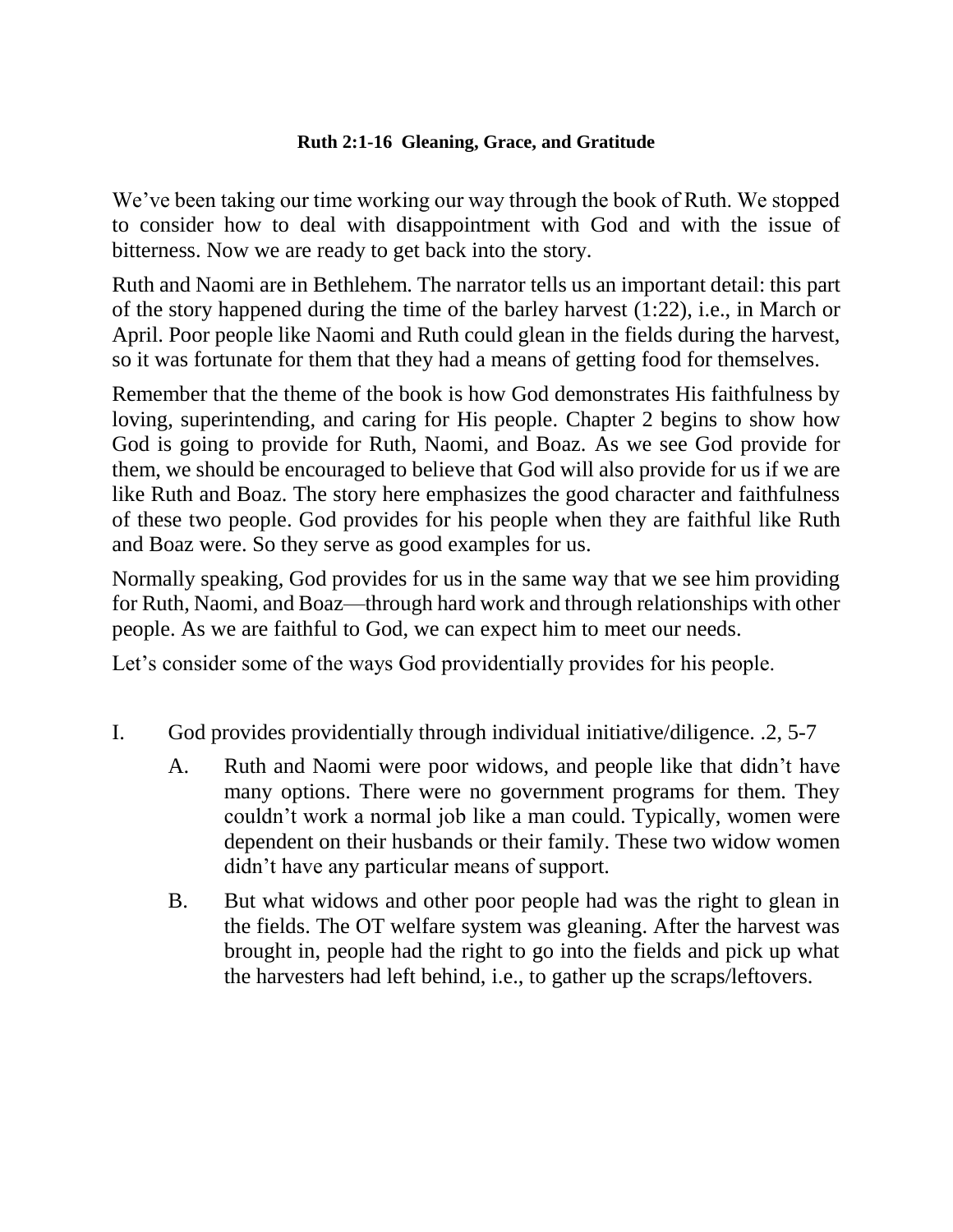- C. The OT law commands farmers to leave the corners of their fields unharvested for this very reason. During the harvest, if they dropped some grain, they should leave it for the gleaners (Lev 19:9; 23:22; Deut 24:19). The weakest and most vulnerable in society could provide for themselves through gleaning.
- D. Gleaning was not easy work. After laboring a whole day, you might have gathered enough to feed yourself for a day or two. It was menial, tedious labor. But that's was available to Ruth, and she was willing to do it.
- E. .2 Ruth shows initiative here. She determines to go out into the fields and glean whatever she could find.
	- 1. Notice that the narrator describes Ruth again as "the Moabitess." The narrator wants to remind us that Ruth is a helpless foreigner, a woman with virtually no resources or support.
	- 2. But Ruth is not as helpless as we might imagine. She has initiative, diligence, and intelligence. She's ready to work to earn a living. She has not given up hope.
	- 3. .2b BTW, "ears of corn" refers to heads of grain. Remember that is happened during the barley harvest. So don't get the idea that Ruth is out there gleaning among the corn stalks. "Corn" is just the generic word for "grain."
	- 4. .2c She plans to glean in a field where the workers would show here "grace/favor." Some field workers would be gracious and considerate of the poor, but some would not be. Field owners and workers sometimes denied the poor the right to glean in their fields. So Ruth was hopeful that she'd find some merciful field workers who would let her glean.
- F. Ruth takes the initiative here. Naomi didn't send her into the fields; it was Ruth's idea. Instead of throwing a pity party, she gets to work. She's assertive in confronting her problem head-on.

App: Success usually comes to people who have initiative and determination, not to those who sit around and complain about their terrible circumstances. Success is often the result of hard work. Successful people overcome their difficulties, usually through great effort.

Prov 10:4b *the hand of the diligent makes rich.*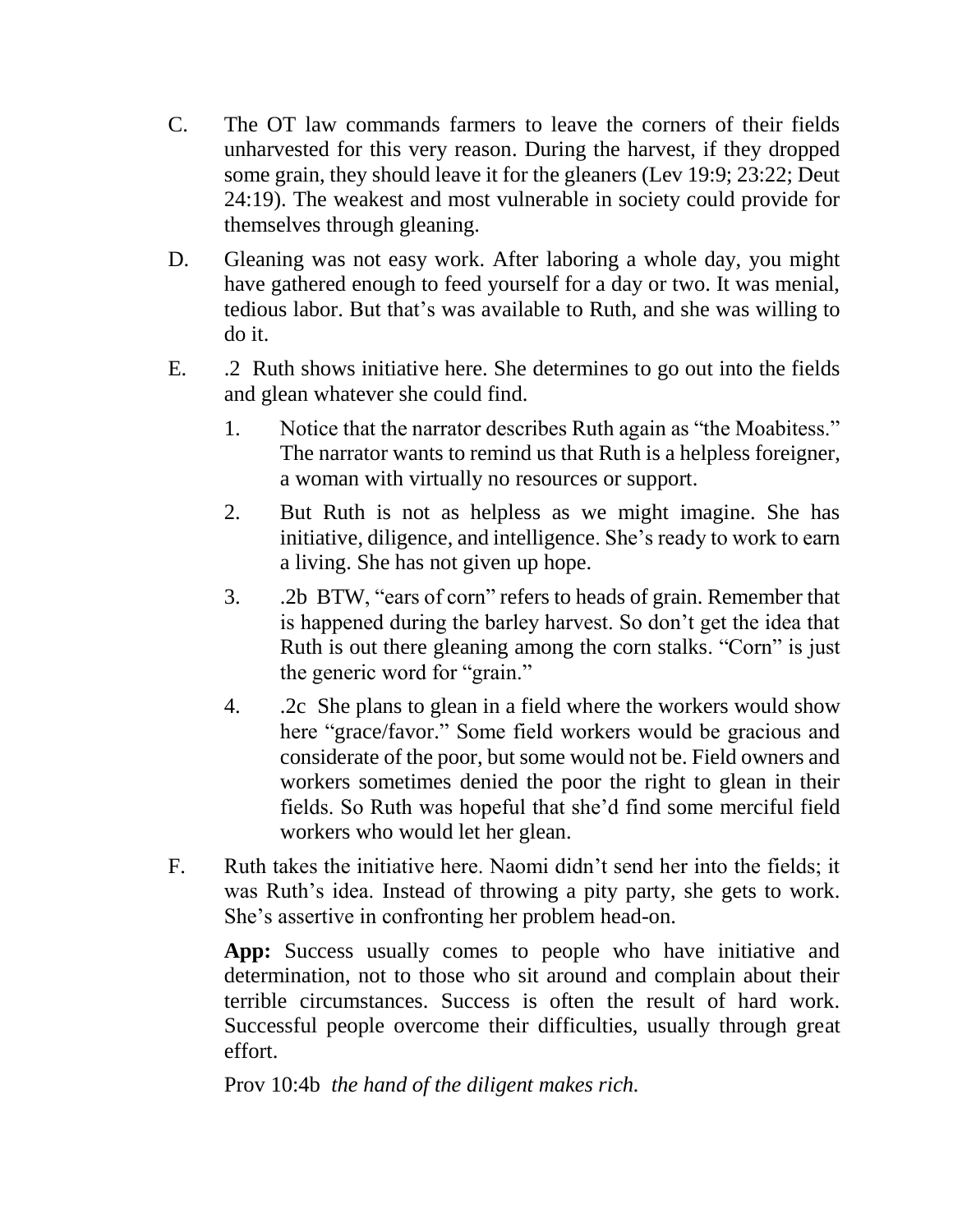Difficult circumstances lead some people to depression and selfindulgence. The same circumstances lead others to hard work and determination. We can either help ourselves or hurt ourselves by how we respond to trials and hardship. Ruth responded to her problems by getting to work.

Hard work is usually the way out of poverty. What if Ruth had been unwilling to work? Perhaps she never would have met Boaz. Boaz found Ruth attractive partly because she was a diligent worker.

Successful people usually see diligence and initiative as good characteristics. Success in life largely depends on your initiative and your work ethic. Successful people don't wait for others to fix their problems; they fix their own problems, usually through their own efforts.

G. .7 Ruth had come out to a field and asked permission to glean. After gaining permission, she went to work.

"Sheaves" were the bound up bundles of barley. Typically, the men would cut the barley with sickles, and the women would come behind them, *bundling* up armfuls of barley and *binding* them into sheaves.

It seems possible that Ruth didn't quite understand how gleaning was supposed to work. Gleaners generally came into the fields *after* the harvesters were finished. You didn't glean "among the sheaves." But for whatever reason, the overseer/foreman allowed her to go ahead. Ruth found "grace/favor" in the eyes of this foreman/supervisor.

H. .7b She had started in the morning and persisted all day. "She tarried a little in the house" – house in this sense is a hut or a simple shelter of some kind. A farmer would set up this shelter for the workers to take a break in.

Temporary shelters, made of upright poles and covered with leafy branches or straw, were quite common in the ancient Near East.<sup>1</sup>

I. Ruth had worked hard for most of the day. She had rested for only a few minutes; otherwise, she'd been gleaning since she arrived. She was a hard worker.

<sup>1</sup> F. B. Huey Jr., "Ruth," in *The Expositor's Bible Commentary: Deuteronomy, Joshua, Judges, Ruth, 1 & 2 Samuel*, ed. Frank E. Gaebelein, vol. 3 (Grand Rapids, MI: Zondervan Publishing House, 1992), 529.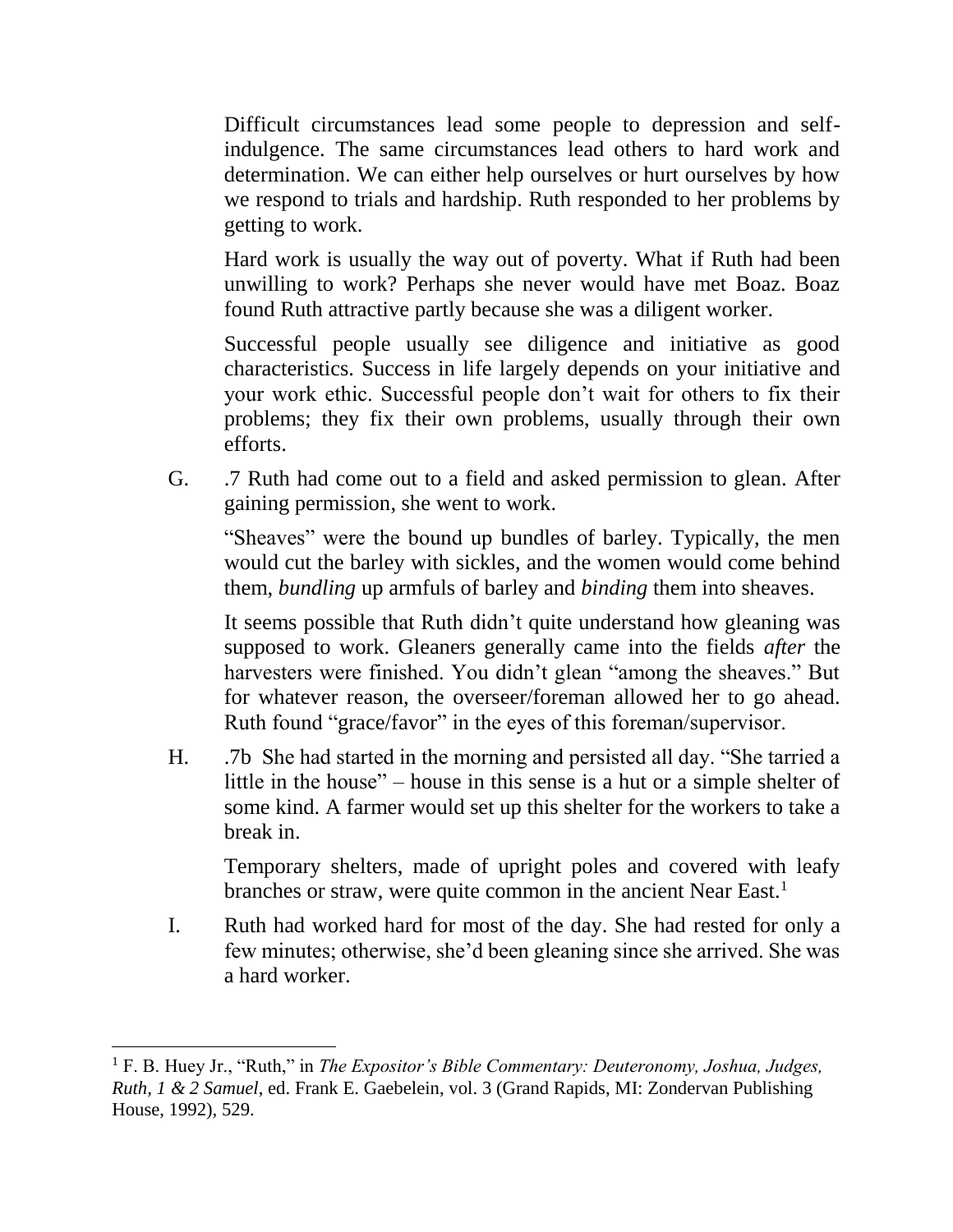**App:** God still provides through hard work, initiative, and diligence. Paul tells us that if someone doesn't want to work, then he should not expect to eat (2 Th 3:10). If we are not willing to work for a living, then we should not be angry if God does not provide for us.

In our culture, the government provides huge welfare benefits for those who either can't work or don't want to work. One of the things that is bankrupting our country is the welfare system. It's a great shame and tragedy when the government pays people not to work. The welfare system ought to include a way to earn benefits *through* work.

The Bible values hard work, initiative, and diligence. Normally, God provides for us through work and labor. Ruth is a good example of someone who is willing to work for what she gets. She does not expect someone else to solve her problems. She is willing to work to take care of herself and Naomi.

Likewise, we should not expect others to bail us out or provide for us what we could provide for ourselves. In most cases, God provides for us through work.

**Trans:** God provides for us through diligent work and initiative.

- II. God provides providentially through seemingly random circumstances. .3
	- A. .3b The narrator presents Ruth's choice of fields to glean in as blind chance or accident. He says that her "hap" was to "light" on a field belonging to Boaz. She just happened to choose that field.
	- B. The Hebrew says literally "her chance chanced upon" the part of the field belonging to Boaz. The language emphasizes that this happened by chance. She could have gleaned in any field, but she happened to choose Boaz's field. It seems like a random choice, but it turns out to a be very important one that sets the course for the rest of her life.
	- C. We see the hand of God at work behind this seemingly random choice. The point is that what seemed to be luck or chance was really the providential work of God.

**Quote:** The same hand that had sent the famine (1:1) and later provided food (1:6) is the hand that had brought Naomi and Ruth to Bethlehem precisely at the beginning of the harvest (1:22) and has now guided Ruth to that portion of the field belonging specifically to Boaz.<sup>2</sup>

<sup>2</sup> Daniel Isaac Block, *Judges, Ruth*, vol. 6, The New American Commentary (Nashville: Broadman & Holman Publishers, 1999), 653–654.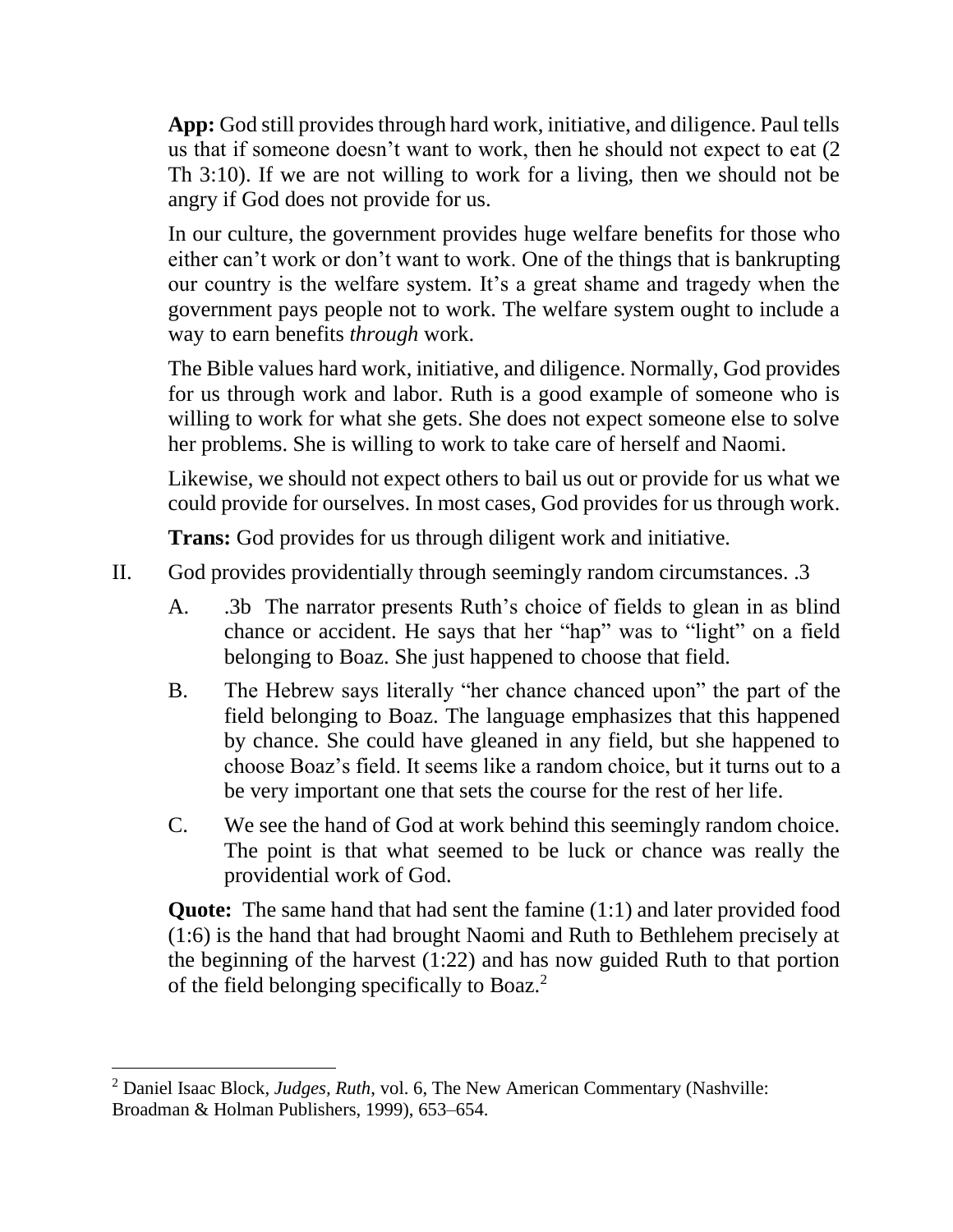Part of the purpose of the story is to show God's providential guidance even through seemingly random circumstances or accidents. What may seem to us like chance happenings or random occurrences are really under God's providential control. God can use even accidental choices to fulfill his purposes.

From a human point of view, it seems like events happen by chance. Random things happen all the time. But from God's perspective, are they random? Is there chance or luck in a universe under God's sovereign control? No. God providentially controls the seemingly random, chance events of our lives.

You never know how important some of these seemingly random events can be. What may seem like coincidence or random events may turn out to be the very thing that God uses to guide or provide for us.

It's critical that we ask God to guide our steps and our choices (cf. Prov 16:9). We don't know when the next random event might lead to very important consequences. We trust God to guide us and put us in the right place at the right time. "The steps of a good man are ordered by the Lord" (Ps 37:23).

**Trans:** God provides through personal initiative/diligence, through seemingly random circumstances, and...

III. God provides providentially through people. .1, 4f

The old saying is: "It's not *what* you know; it's *whom* you know." I have found that to be true in my life. Virtually every chapter of my life has been influenced by the people I know. **E.g.,** Scott Williquette.

Developing relationship and networks of friends and co-workers is very important. You never know how your relationships with others will have an impact on your life. It's in our best interests to develop and maintain good relationships.

Success in life often depends on our relationships with other people.

.4a In the providence of God, Boaz shows up at his field to check on the work. Note the language: "Behold, Boaz came from Bethlehem." The word "behold" draws our attention to the fact that something important is happening. The hero has arrived. The right person shows up at the right place at the right time. It's almost like someone is coordinating these events.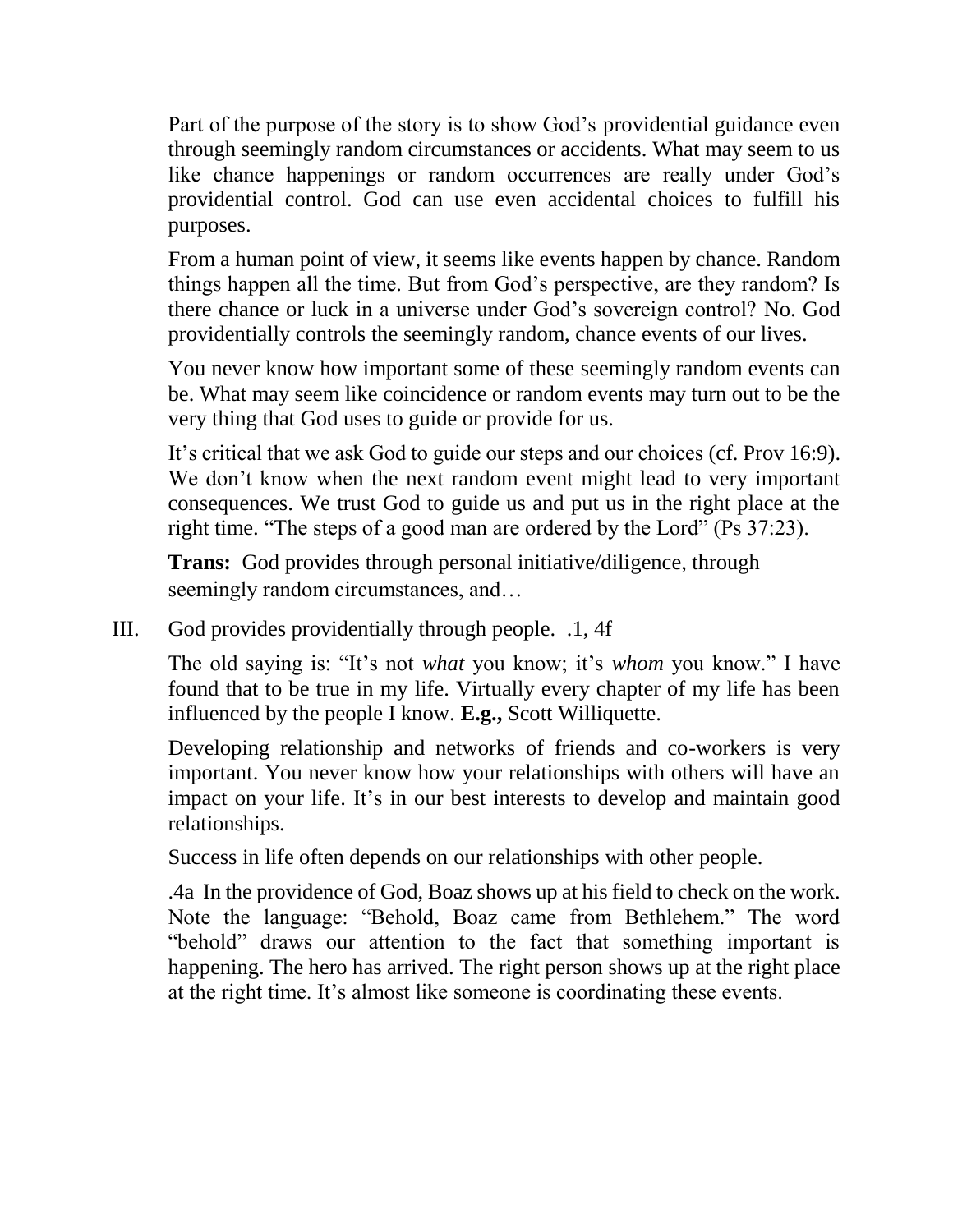**Quote:** The suggestion that Ruth's encounter with Boaz was by blind chance is offset by the emphasis throughout the story on God's providential guidance. From the perspective of Ruth and Boaz, the meeting was accidental, but not from God's perspective.<sup>3</sup>

**That's what we must keep in mind.** The seemingly random events of our lives are the result of God's providential guidance, not blind luck or chance. God is directing our steps; he's providing for us through the people we meet.

Let's notice several things the passage tells us several things about Boaz.

A. .1 He was a relative of Elimelech; probably not a brother, but maybe a cousin, perhaps an uncle. Boaz is part of the same extended family or clan as Naomi's dead husband. Because he is a near kinsman, he has certain rights and responsibilities that come into play later in the story.

If this family relationship had not existed, Boaz could not have played the role of kinsman redeemer. But in the providence of God, Boaz turns out to be a near-kinsman.

B. .1 He was a "mighty man of wealth." Someone translated it as "a man of substance and standing." The words suggest both wealth and good character. We see aspects of Boaz's good character throughout this passage. Boaz was both wealthy and virtuous. He's a distinguished, honorable man.

**App:** Unfortunately, wealth and good character are rarely found in the same person. Money is a root of all kinds of evil. Jesus said that it was harder for a rich person to be saved than it was for a camel to go through the eye of a needle. He also said that we can't serve both God and money. Riches and good character rarely go together. But they did in Boaz. Some people are both wealthy and good, but not many.

**If you have money, be careful not to set your heart on it or love it.** If you have money, be careful not to allow it to become an idol. Use your resources for the glory of God and for the good of others. Strive to be like Boaz, both rich and righteous.

C. Boaz sets a good example for us to follow, especially in his relationship with other people. It would be good for us to follow Boaz's example and imitate his character.

<sup>3</sup> F. B. Huey Jr., "Ruth," in *The Expositor's Bible Commentary: Deuteronomy, Joshua, Judges, Ruth, 1 & 2 Samuel*, ed. Frank E. Gaebelein, vol. 3 (Grand Rapids, MI: Zondervan Publishing House, 1992), 526.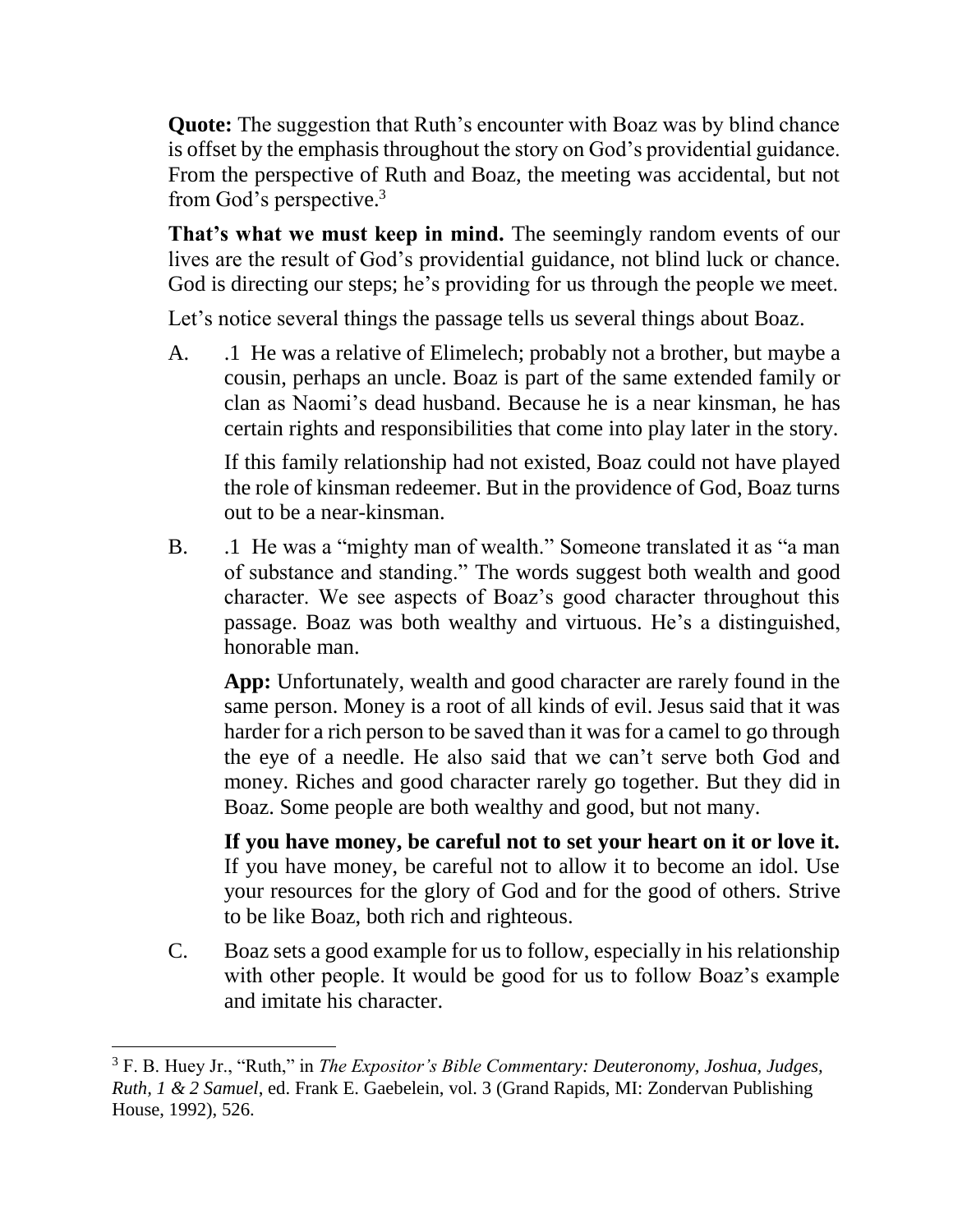Notice several good characteristics evident in Boaz:

- 1. .4 He's a good boss/employer.
	- a) Boaz seems to have a good relationship with his workers. He treats his workers with respect and kindness. He speaks to them kindly.
	- b) .4 This greeting is a typical Israelite greeting—"the Lord be with you." The fact that Boaz uses this kind of language suggests that he is a godly man.
	- c) We find out later that he's set up a breakroom for his workers, he has water for them, and he even provides lunch for them out in the field. So Boaz is a good man to work for.
- 2. .5-6 He's observant
	- a) He notices right away that an unfamiliar girl is working out in his field. It's rather remarkable that he notices one extra female worker. There are several other female workers in the field. Ruth easily could have blended in and gone without notice.
	- b) .5 But Boaz does notice, and he asks, "Whose damsel is this?" That seems kind of a funny question to us. But in Jewish culture, all women would have belonged to someone else. Married women would belong to their husband. Single women would belong to their father. Slaves would belong to their owners. Women were simply not independent; they all belonged in some way to a man. So Boaz wants to know what man is associated with this unknown woman.
	- c) .6 The overseer/foreman tells Boaz that this woman came back from Moab with Naomi. He either doesn't know her name or doesn't think it's important enough to tell Boaz. By all accounts, this is an insignificant woman, a foreigner who doesn't need to be named.
- 3. .8-9 He's compassionate and considerate
	- a) He calls Ruth "my daughter," a term of endearment and kindness. From the very beginning of this interaction, he treats Ruth with dignity and respect.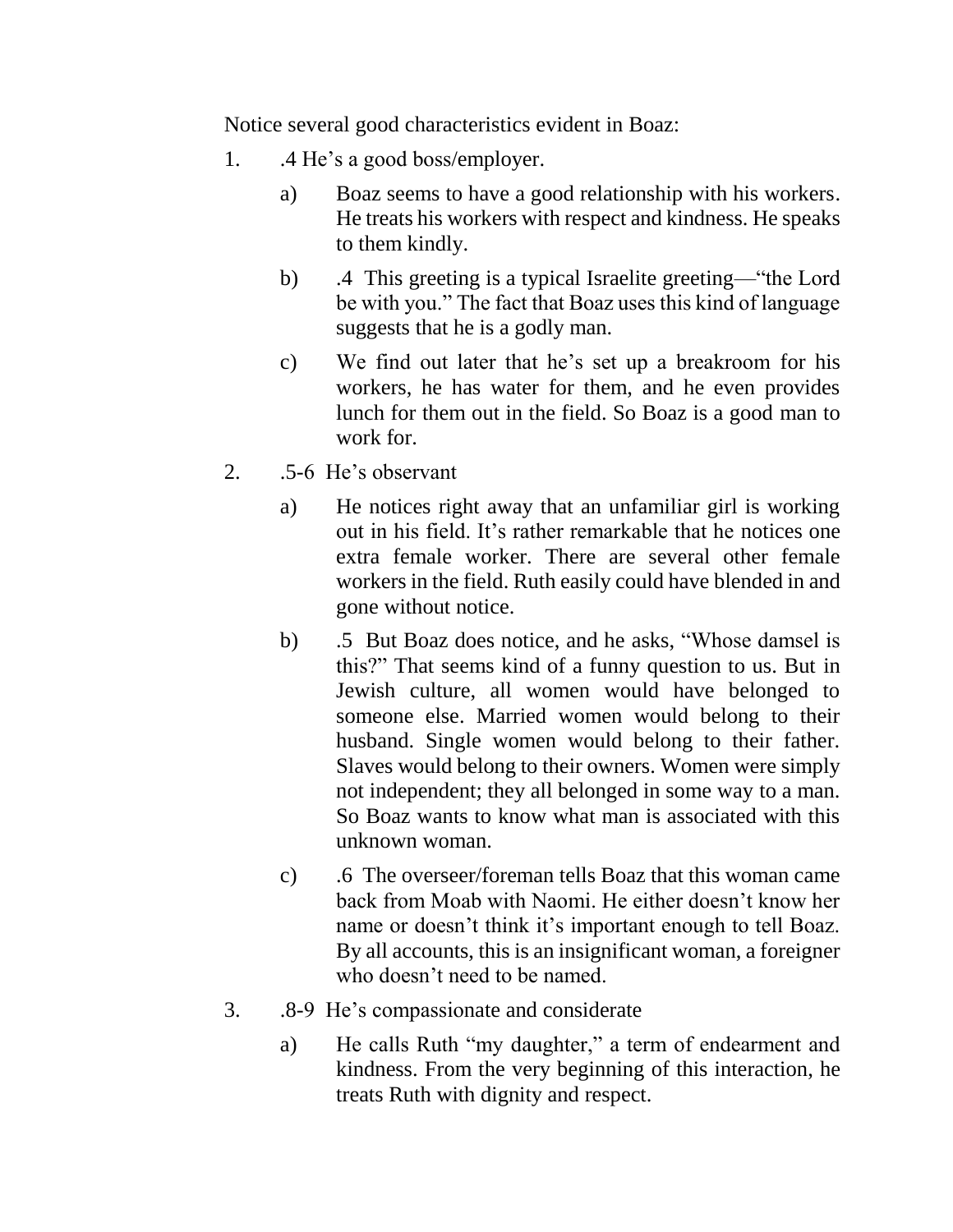- b) This language also suggests that Boaz is older than Ruth. If they were the same age, it seems unlikely that he'd call her "my daughter." By calling her that, Boaz is in a sense offering to protect her like a father would protect his daughter.
- c) He tells her to continue to glean in his fields and to stay with his workers.
- d) .9b he's told the young men not to bother her. This is important because Ruth was not under the protection of any man. It also implies that field work was potentially dangerous for an unattached woman. Boaz provides that protection when he tells his workers not to mistreat or harass Ruth.
- e) .9b Boaz authorizes Ruth to get a drink of water whenever she needs one.
- 4. .10 He's gracious and interested.
	- a) Ruth replies very humbly to Boaz. It might seem rather odd to us today, but bowing before a person of high position was common in that culture. It was a gesture of submission and gratitude.

Bowing down to the ground shows that Ruth recognizes her humble position. She's a very lowly foreign woman, and Boaz is a man of great power, wealth, and stature. The two of them are at the opposite ends of the social ladder.

- b) Ruth is quite amazed that she has found favor/grace in the eyes of this great man who doesn't even know her. She affirms that she is a stranger, i.e., a foreigner. It would be totally reasonable for a man like Boaz to ignore Ruth.
- c) It's a testament to Boaz's good nature and character that he shows such gracious good will toward Ruth. The fact that he treats a poor, foreign, female in this way reveals Boaz to be a good man.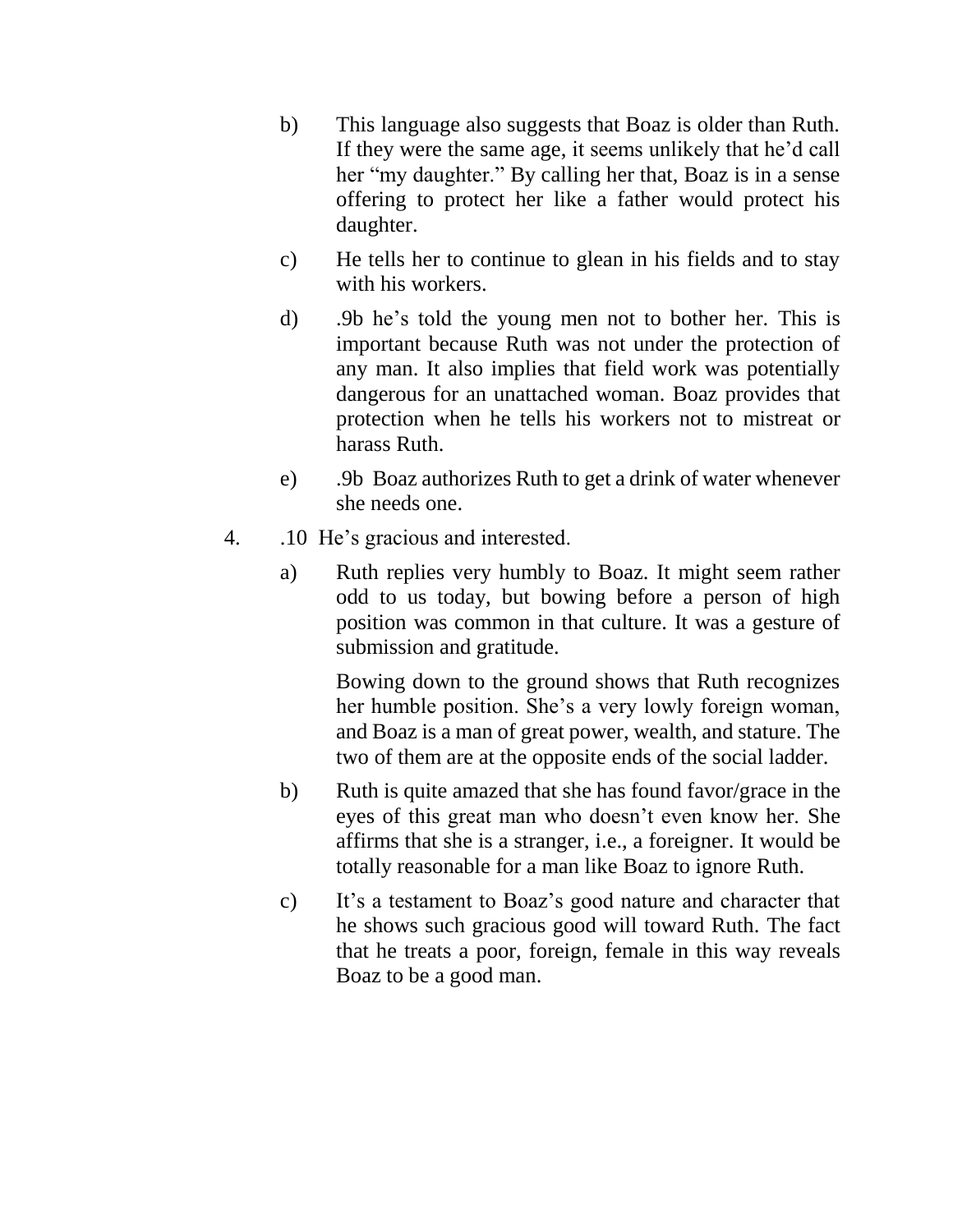**Quote:** Boaz had dignified this destitute widow from a foreign land and treated her as a significant person, …. Ruth, who is obviously extremely self-conscious about her [status as a foreigner], cannot believe Boaz's indifference to the fact that she is a Moabite.<sup>4</sup>

- 5. .11-13 He's appreciative and kind
	- a) .11 Boaz now explains why he's being so kind and considerate to Ruth. He's heard all about Ruth, how she left her home and family to take care of Naomi. This is the woman everyone in Bethlehem has been talking about!

Boaz knows that Ruth is a Moabitess. The Moabites are long-standing enemies of Israel. They are foreigners who worship false gods. Yet none of that seems to matter to him at all. Ruth has proven herself to be a person of good character by caring for Naomi.

App: How do we respond to foreigners and strangers? When visitors show up at church, how do we react to them? How do we respond to people who don't look like us? Are we considerate, kind, and thoughtful, or do we ignore them? Do we treat people we don't know with dignity and respect? Are we warm and friendly toward outsiders? We should all be as kind and friendly as Boaz was to Ruth.

b) .12 He confers a blessing on Ruth. He prays that a "full reward" be given to her from God.

> Vs. 12 reflects a sense of hope for the future that Ruth could have as a believer in the Lord. She's in poverty right now, and things look rather bleak; but there's a good possibility that the Lord would see her good work and reward her.

<sup>4</sup> Daniel Isaac Block, *Judges, Ruth*, vol. 6, The New American Commentary (Nashville: Broadman & Holman Publishers, 1999), 661.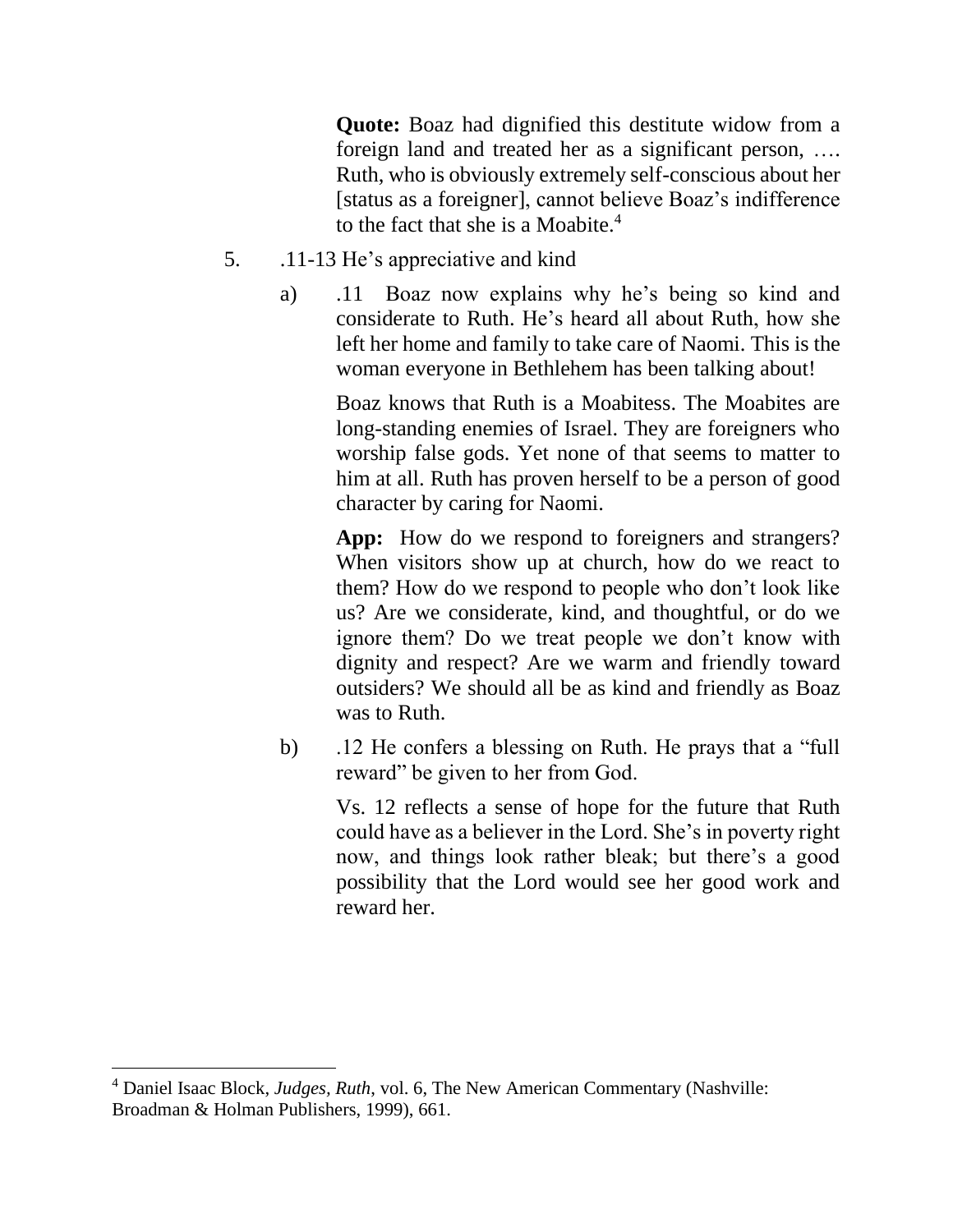**App:** When you work hard and trust in God, anything is possible. Faithfulness to God combined with hard work and diligence is a recipe for success. When we have good character and work hard, there is no limits on how God might bless us.

c) .12b He also affirms that Ruth has come to trust in the God of Israel.

The picture he uses to describe God is very moving. The Bible often compares God to a bird and his people to chicks sheltering under its wings (cf. Deut 32:11; Ps 36:7, 57:1, 91:4). It's a beautiful picture of God's care for his people. Ruth has sought refuge under the wings of the God of Israel.

I wonder if you have done the same. How do you find refuge under God's wings? Through faith in Jesus. Jn 14:6

d) .13 Ruth expresses her thanks for Boaz's kindness toward her. Boaz has made her feel comfortable; he's been friendly to her even though she is a foreigner.

> The word Ruth uses, "handmaidens," refers to the lowest of female servants, and Ruth says that she is not even of that status. So it's really amazing that a person like Boaz would take notice of such a low status person as herself.

> Pr 17:5 *He who mocks the poor reproaches his Maker…*

Rom 12:16 *… Do not set your mind on high things, but associate with the humble. Do not be wise in your own opinion.*

**App:** Social status should not matter to us. We should treat all people with dignity and respect as people made in the image of God as fellow believers (if they are).

- 6. **.**14-16 He's generous
	- a) .14 Boaz invites Ruth to share meals with his workers.

Some of this language is a little unclear in the KJV: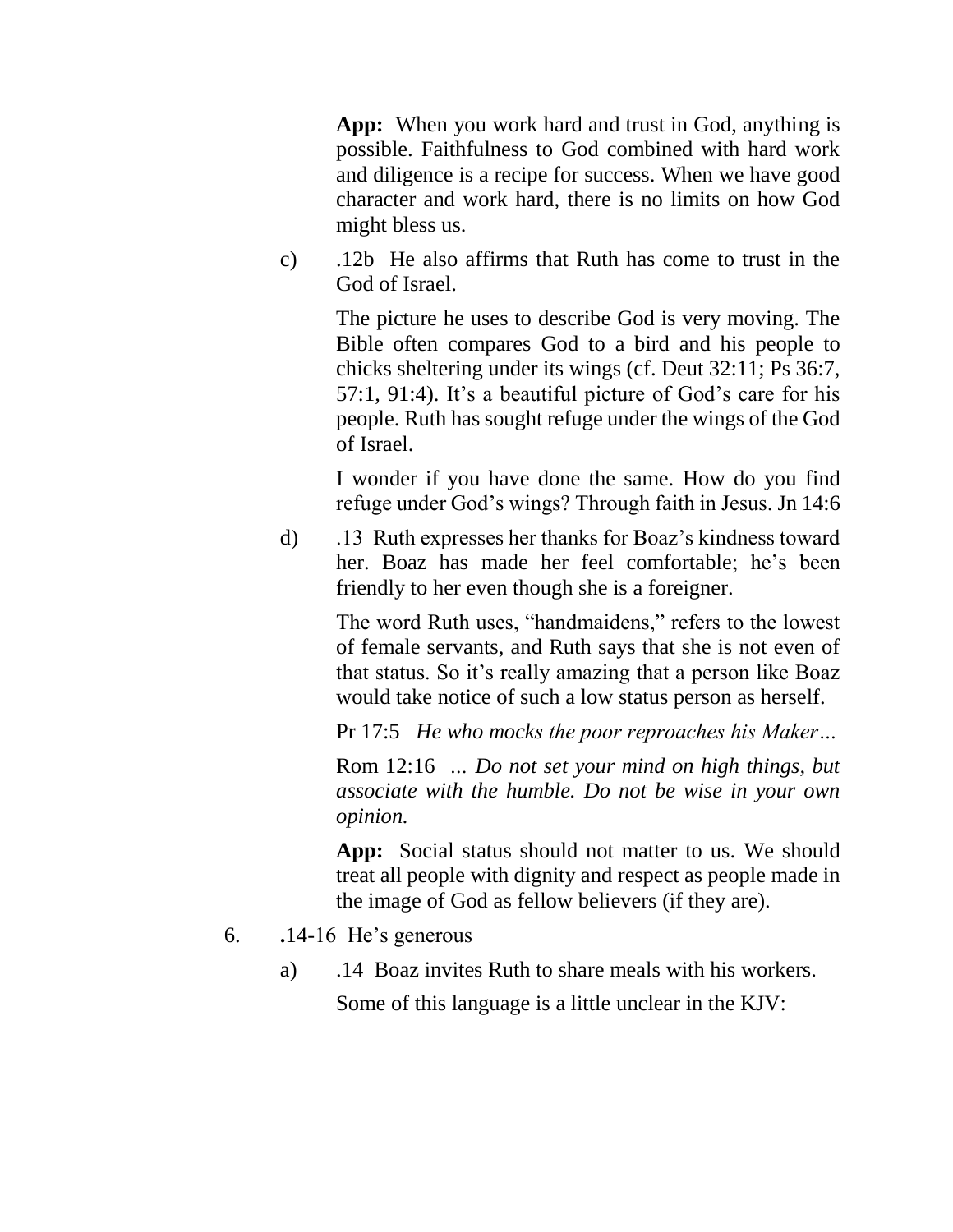.14c KJV "he reached her parched corn" – Boaz himself passed the grain to her. Roasted grain was a common food in that part of the world. So we see here that Boaz was sitting right next to her or across the table from her, close enough to pass the food to her.

14end "was sufficed, and left." The sense of this seems to be that she had some food left over. She kept some of the extra food for Naomi. NKJV *– she ate and was satisfied, and kept some back.* I.e., she took a doggy bag home.

What is also unusual about this is that these Jews allowed a Gentile to eat with them. Remember that Ruth would have been considered to be a Gentile. Usually, Jews did not eat meals with Gentiles. But in this case, Boaz didn't seem to be concerned about that. He was friendly, compassionate, and generous toward this outsider. He intentionally invites this Gentile to eat at the same table with Jews.

**App:** The NT affirms that in the church age, ethnic differences don't matter when it comes to our relationship to God. Salvation does not depend on your family background, ancestry, or ethnicity. Everyone is equal before God. And we should treat all ethnicities the same. "Red and yellow, black and white, all are precious in his sight."

**There is so much emphasis in the culture today on race.** In the church, there should be virtually no emphasis on race.

b) .15 After the meal, Ruth got up to go back to the fields and continue gleaning. Boaz commanded his workers to allow her to glean among the sheaves and not to bother her.

> Typically, gleaners would go out into the fields *after* the harvesters are done with their work. But Boaz makes special accommodation for Ruth to glean while the harvesters are still working.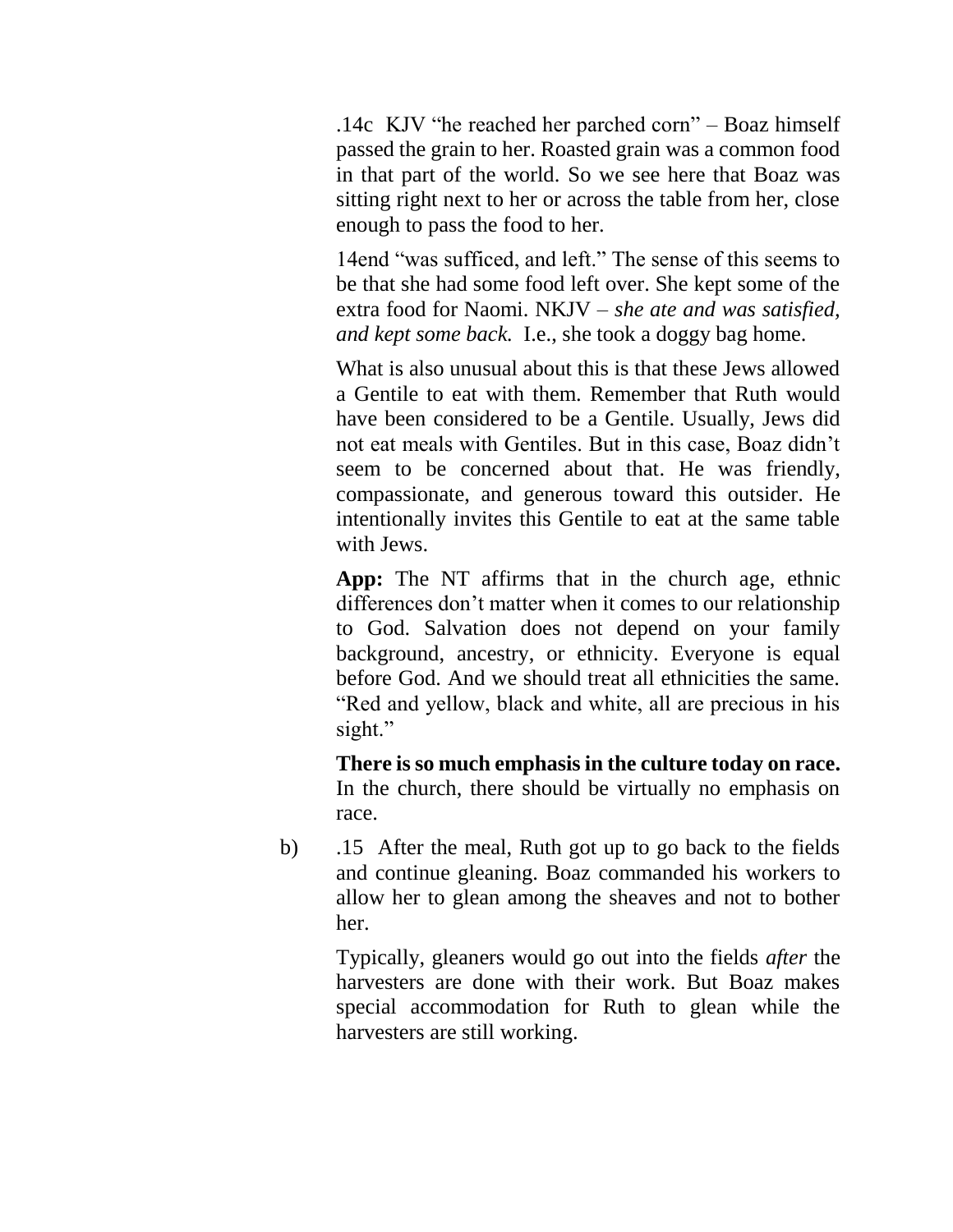c) Boaz tells his workers not to "reproach" her (vs. 15) or "rebuke her" (vs. 16), he's warning them to leave her alone. Boaz is protecting Ruth from potential abuse or mistreatment.

**App:** A clear biblical principle is that those in power should use their influence to protect the weak and vulnerable. If you have a position of influence or power, use it to protect the weak. Use your position to prevent mistreatment and abuse. Perhaps God has given you that position so that you can protect and help others.

d) .16 Boaz also commanded his workers to leave extra behind for Ruth. They should pull some grain out of the stacks and leave it for her to pick up easily.

**Quote:** Boaz's instructions were generous beyond the requirements of the law that allowed the gleaners in the fields only after the reapers had finished their work. His actions showed that he already had a special interest in Ruth.<sup>5</sup>

What's happened here is what we often see in romantic stories, boy meets girl. It seems that Boaz finds Ruth quite attractive; he's obviously interested in her. What will happen next? Tune in next time for another exciting installment of this intriguing story.

Both Ruth and Boaz show their good character in this passage. Ruth is a diligent worker who takes the initiative and finds a way to get some food for herself and for Naomi. Boaz arrives on the scene and reveals many good personal characteristics.

Most importantly, God shows his providential care for his people. He provides for these two widow women through Ruth's hard work and through Boaz's generosity. We see how God uses people and their choices to provide for them.

Both Ruth and Boaz are good examples for us to follow. Ruth is a diligent self-starter who is willing to work. Boaz is kind, compassionate, friendly, and generous. Although he's a man of substance and stature, he's a nice man and a good man. He's a godly man who cares about others, especially those who are weak and vulnerable. All of us should follow these examples and develop the same character.

<sup>5</sup> F. B. Huey Jr., "Ruth," in *The Expositor's Bible Commentary: Deuteronomy, Joshua, Judges, Ruth, 1 & 2 Samuel*, ed. Frank E. Gaebelein, vol. 3 (Grand Rapids, MI: Zondervan Publishing House, 1992), 531.